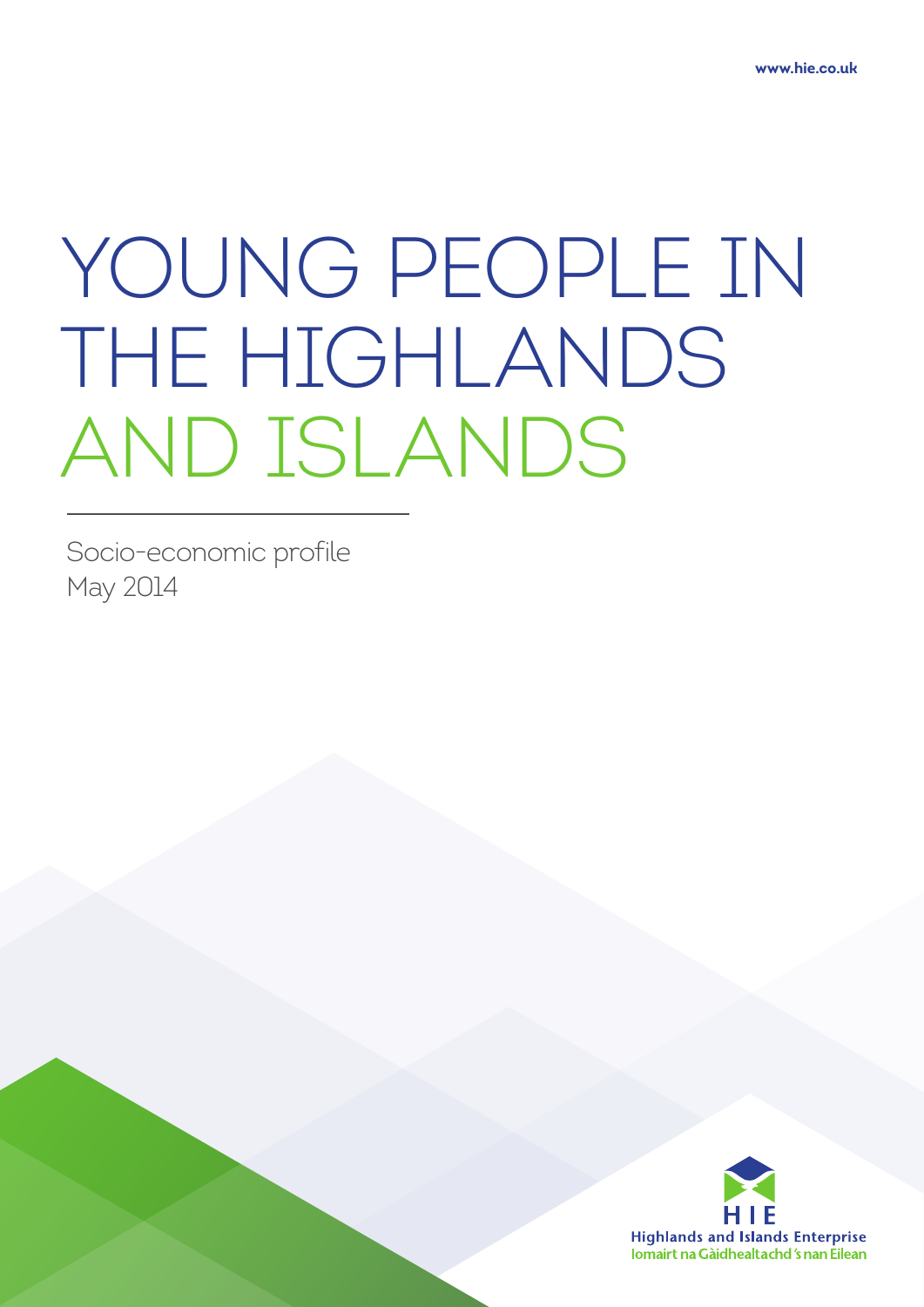# INTRODUCTION

This report provides a socio-economic profile of young people living in the Highlands and Islands. Drawing on 2011 Census data and other statistical sources, the report sets out the available statistics relating to population, migration, education and qualifications, and labour market.

Young people have been defined as those aged 15-29 years old and statistics have been collected for this specific age group wherever possible. Furthermore, to reflect and better understand the differences across the Highlands and Islands region, statistics have been gathered where possible for the following geographies:

- **-** Highlands and Islands.
- **-** Highlands and Islands Enterprise's (HIE's) eight areas – Argyll and the Islands; Caithness and Sutherland; the Inner Moray Firth; Innse Gall; Lochaber, Skye and Wester Ross; Moray; Orkney; and Shetland.
- **-** Highlands and Islands Fragile Areas that consist of 83 individual datazones.
- **-** Highlands and Islands Employment Action Areas that consist of three areas that broadly correspond to Caithness; South Kintyre and Bute; and Forres, Lossiemouth and Elgin.

The report has two main sections.

- **-** The first section provides analysis of what is happening at the Highlands and Islands regional level, with the Scotland figure given where possible as a benchmark.
- **-** The section includes analysis of the Fragile Areas and Employment Action Areas.
- **-** The second section analyses what is happening across HIE's eight areas using the available sub-regional data.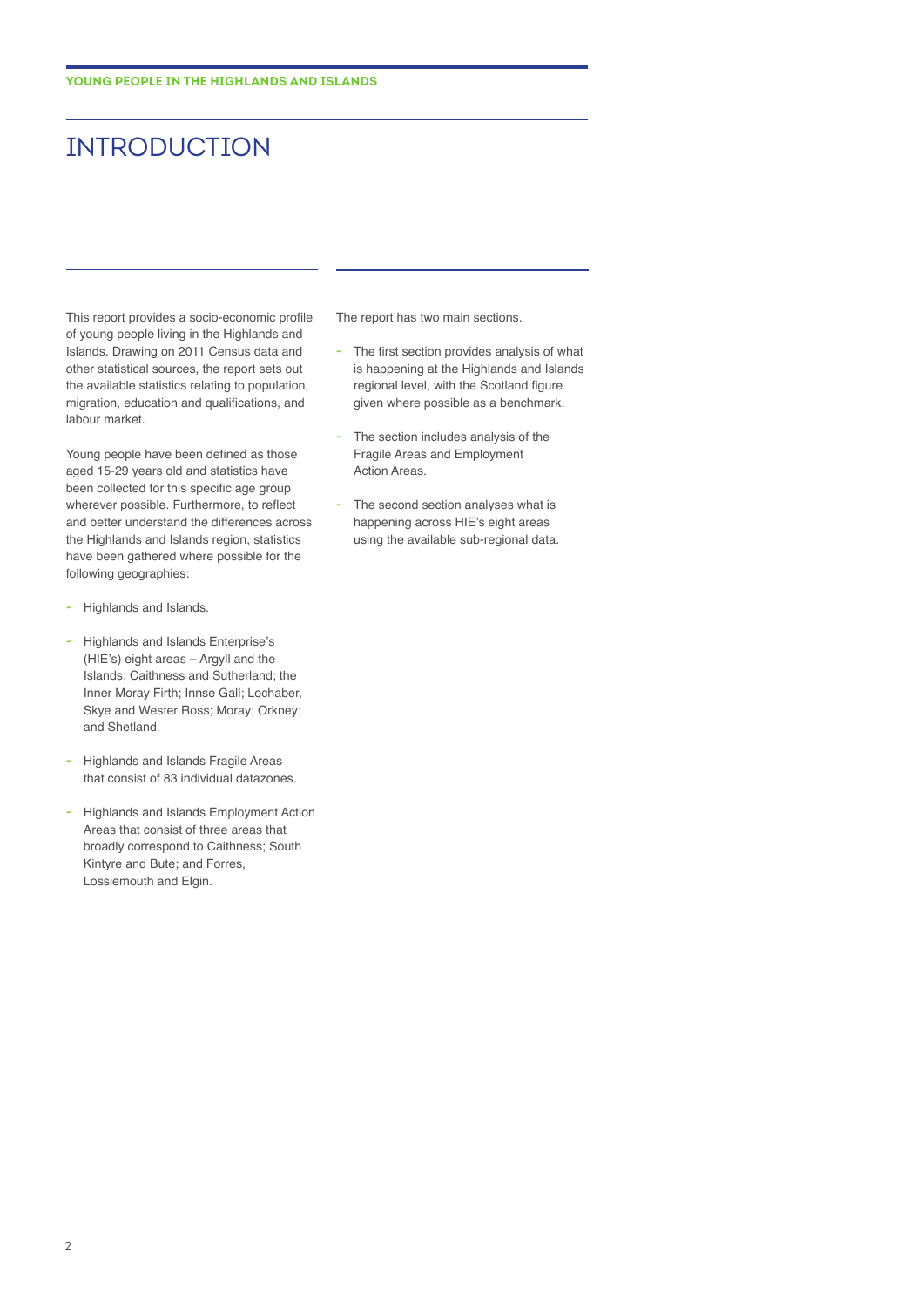# HEADLINE FINDINGS

- 1. There were 75,256 people aged 15-29 years old living in the Highlands and Islands in 2011. This equates to 16 per cent of the total 466,122 Highlands and Islands population, which is less than the Scotland average proportion of 20 per cent. If the Highlands and Islands had the same proportion of young people as Scotland, it would have 16,100 more residents in the 15-29 age range.
- 2. Between 2001 and 2011, the number of 15-29 years old living in the Highlands and Islands increased by almost 10 per cent, which was above the total population percentage increases of 8 per cent and the same as the rate of increase across Scotland.
- 3. While the 15-29 year old population has increased, the net out-migration of young people from the Highlands and Islands continues to be a significant issue. Net out-migration is most apparent amongst 17 to 20 year olds where around a net total of 1,300 from this age group left the Highlands and Islands between 2010 and 2012.
- 4. School attainment figures show that S4 pupils in the Highlands and Islands have higher attainment than the Scotland average, but the gap has narrowed in recent years due to rising attainment across the rest of Scotland.
- 5. A higher proportion of Highlands and Islands school leavers enter a positive destination (94 per cent) than the Scotland average (91 per cent). The type of destination also differs with a higher proportion of Highlands and Islands school leavers entering employment than the Scotland average and fewer entering further education, training or unemployment.
- 6. For the Highlands and Islands school leavers that start at university, only 26 per cent start at the University of the Highlands and Islands (UHI). University leavers are therefore a major contributory factor behind the net out-migration of young people. As a consequence of the 'brain drain' of young people leaving the Highlands and Islands for university and not returning until their 30s, proportionately fewer 16-29 year olds in the Highlands and Islands have graduate-level qualifications than Scotland as a whole.
- 7. Amongst the 16-19 age group as a whole, 1,750 young people in the Highlands and Islands fell within the More Choices More Chances (MCMC) group in 2011. This amounts to 8 per cent of 16-19 year olds, which is below the Scotland average of 10 per cent.
- 8. The available labour market indicators show that young people living in the Highlands and Islands have higher economic activity and employment rates than Scotland's young people as a whole. However, the gaps with the Scotland rates have narrowed in recent years.
- 9. For those in employment, 40 per cent work in retail and hospitality, which are sectors that have a high proportion of lower skilled and lower paid jobs. Compared to Scotland's young employed people as a whole, the Highlands and Islands has proportionately more young people employed in agriculture and fishing, construction, and public administration, education or health services.
- 10. Youth unemployment levels have increased across all areas but continue to be lower in the Highlands and Islands than across Scotland as a whole. For example, in 2013 their respective 16-29 year old annualised JSA Claimant Count rates were 3.6 per cent and 5.4 per cent.
- 11. As a measure of worklessness, 10 per cent of 16-24 year olds living in the Highlands and Islands were claiming DWP benefits in August 2013 compared to 12 per cent across Scotland.
- 12. At the sub-regional level, all eight of HIE's areas have difficulties attracting and retaining young people but the challenges appear to be greatest in Argyll and the Islands and Caithness and Sutherland.

1 For some statistics, data is only available for 16-24 year olds.

2 Unless stated, the Highlands and Islands area has been constructed using datazones.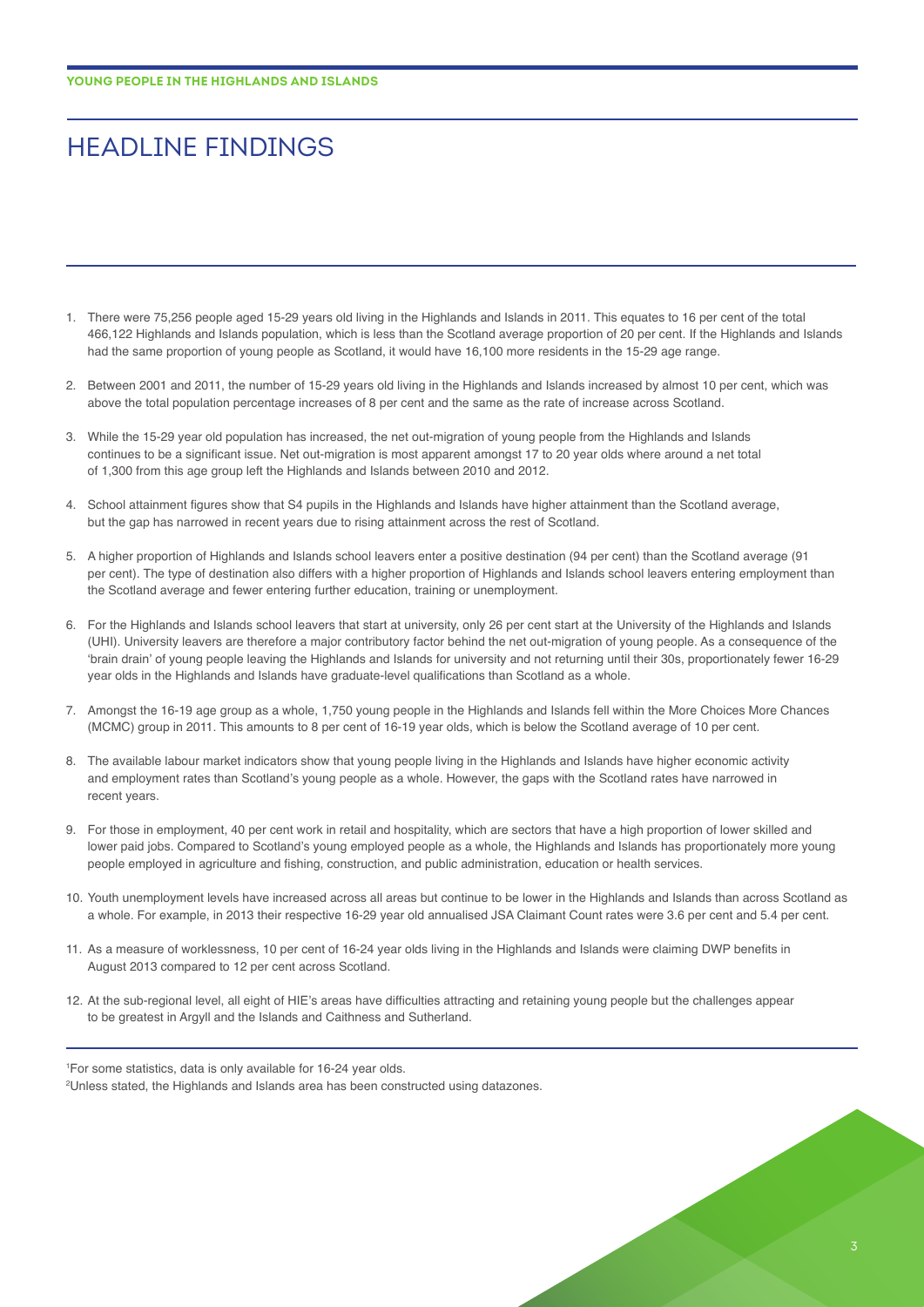# SECTION 1 – REGIONAL ANALYSIS

#### **POPULATION**

The 2011 Census showed that of the 466,112 people living in the Highlands and Islands, 75,256 people were aged 15-29 years. Of these:

- **-** 7,546 (or 10% of the Highlands and Islands total 15-29 year old population) lived in the Fragile Areas.
- **-** 17,828 (or 24% of the Highlands and Islands total 15-29 year old population) lived across the three Employment Action Areas.

Figure 1 below shows that the proportion of the total population aged 15-29 years old was less than the Scottish average.

The Highlands and Islands average was 16 per cent compared to the Scotland average proportion of 20 per cent. If the Highlands and Islands had the same proportion of young people as Scotland, it would have 16,100 more residents in the 15-29 year old age range.

The proportion of the Fragile Areas' total population aged 15-29 years old was even lower at 13 per cent, while the equivalent proportion for the three Employment Action Areas was 17 per cent.



#### **FIGURE 1: 15-29 YEAR OLD POPULATION AS A PERCENTAGE OF TOTAL POPULATION, 2011**

**Source:** Census 2011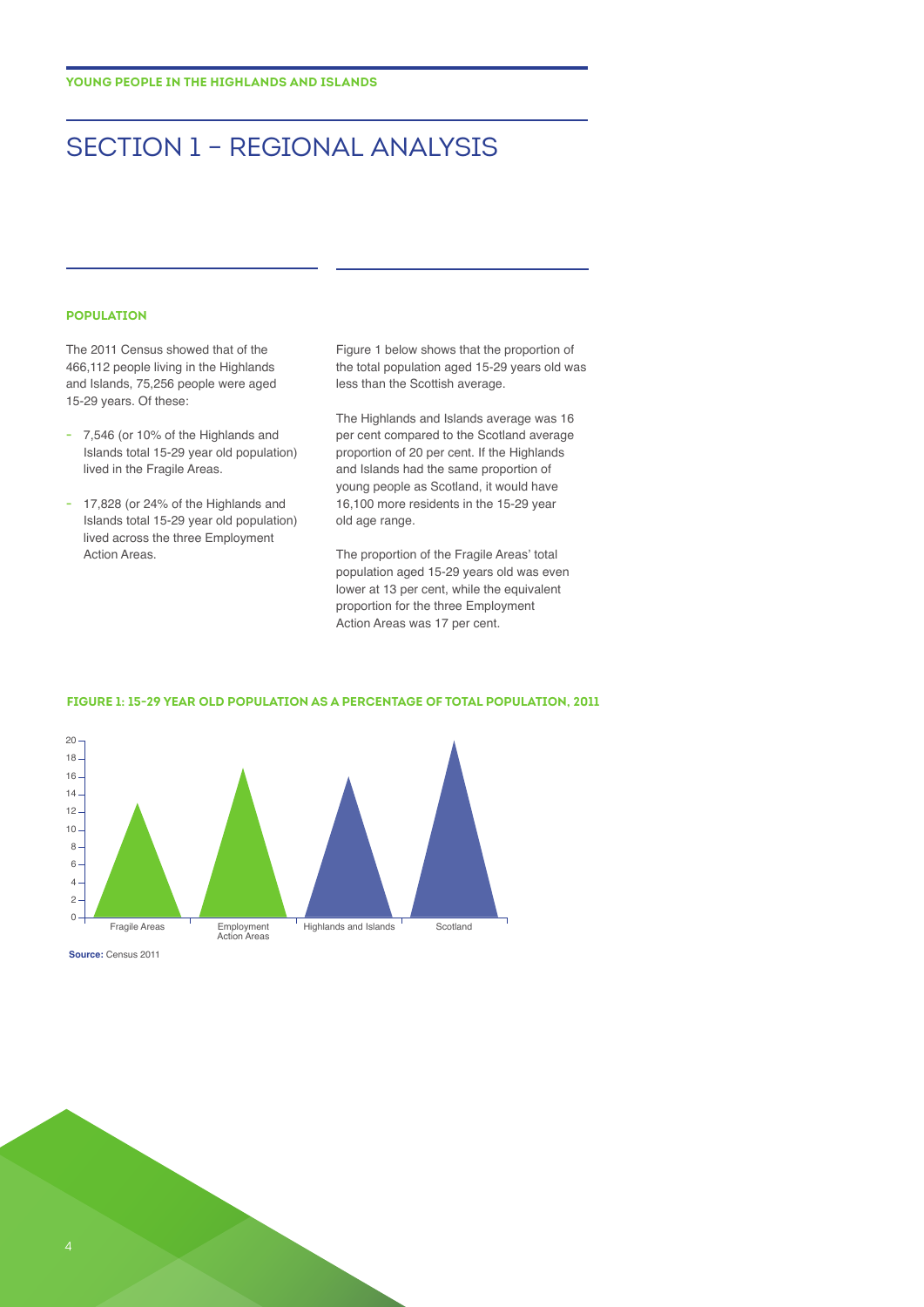Figure 2 moves beyond the snapshot position set out above and shows how the 15-29 years old and total populations have changed in size across the Highlands and Islands in the 10 years between the 2001 and 2011 Censuses.

In both the Highlands and Islands and Scotland the 15-29 year old populations increased by almost 10 per cent, which was above the total population percentage increases of 8 per cent in the Highlands and Islands and 5 per cent across Scotland.

In the Fragile Areas the number of 15-29 year olds decreased by 1 per cent, while the 15-29 year old population increased by 7 per cent across the three Employment Action Areas.

# **FIGURE 2: PERCENTAGE CHANGE IN 15-29 YEAR OLD AND TOTAL HIGHLANDS AND ISLANDS POPULATIONS, 2001 TO 2011**



Source: Census 2001 and 2011

The increase in the number of young people aged 15 to 29 living in the Highlands and Islands between 2001 and 2011 has mainly been due to growth in the indigenous population, rather than young people migrating to the Highlands and Islands.

To illustrate how the number of children living in the Highlands and Islands has increased, Figure 3 shows the number of S4 pupils between 2001 and 2011 indexed against the 2001 number. With Scotland as the comparator, it shows:

- **-** The number of S4 pupils in the Highlands and Islands was higher for each of the years between 2002 and 2009 inclusive than the number of S4 pupils in 2001.
- **-** Compared to Scotland, the number of S4 pupils in the Highlands and Islands has been proportionately higher for each year, with Scotland seeing a consistent decline in numbers from 2007 to 2011.

## **FIGURE 3: NUMBER OF S4 PUPILS (2001 = 100), 2001 TO 2011**



**Source:** Scottish Government Attainment and Leaver Destinations Supplementary Data **Note:** Highlands and Islands data refers to Argyll & Bute, Eilean Siar, Highland, Moray, Orkney and Shetland local authority areas.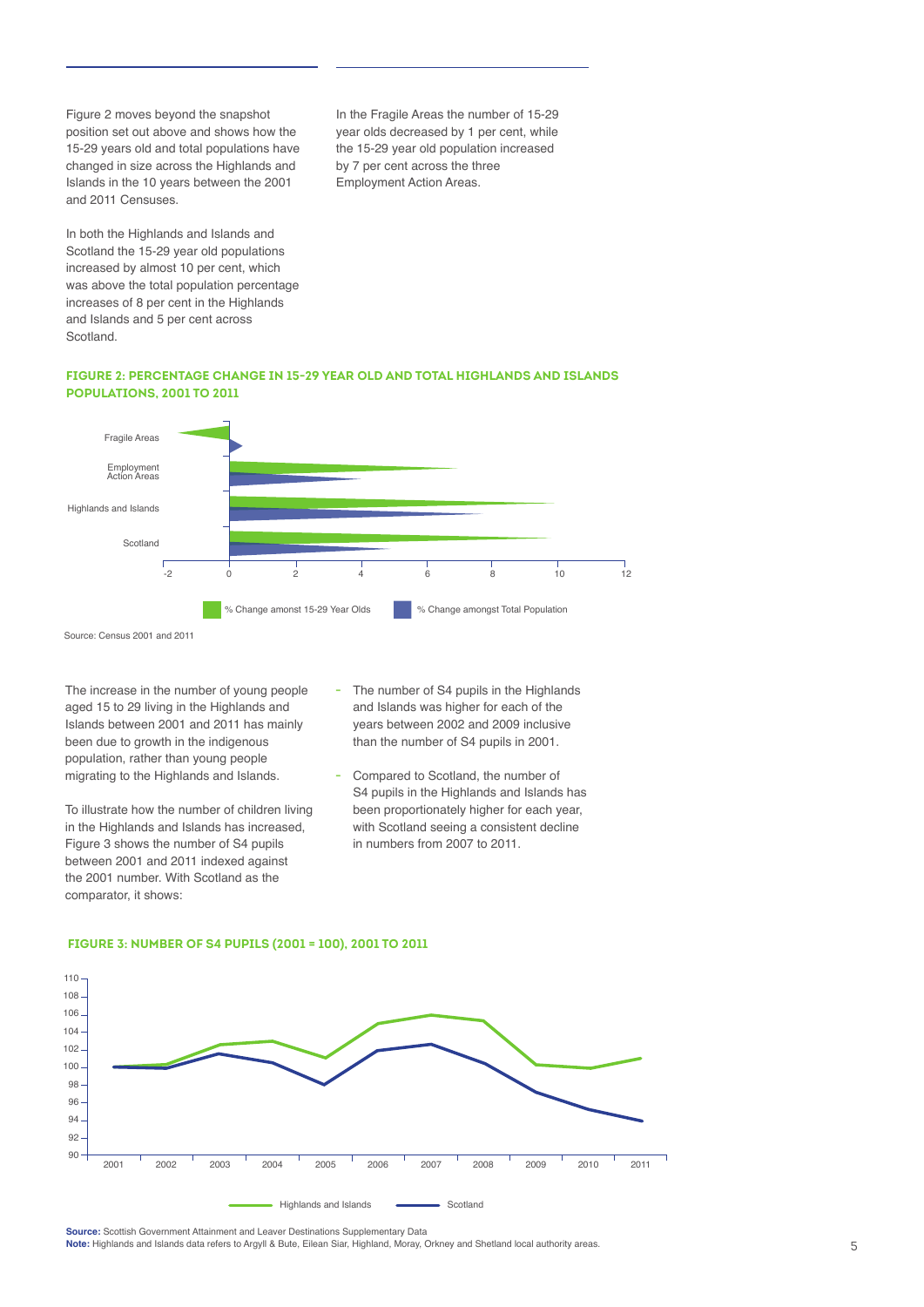# **MIGRATION**

The number of young people aged 15 to 29 living in the Highlands and Islands has increased between 2001 and 2011 but the number of young people relative to the size of the total population remains small. As indicated above, and as evidenced by General Register Office for Scotland (GROS) migration statistics (which include international migration patterns), the net out-migration of young people – and more specifically net out-migration of 17 to 20 year olds – is the main contributory factor.

Figure 4 shows for the period 2010 to 2012:

- **-** Taking 15 to 29 year olds as a whole, around 725 more young people left the Highlands and Islands than came to live in it.
- **-** Amongst 17 to 20 year olds alone, around 1,300 more young people left the Highlands and Islands than came to live in it.
- **-** The loss of the 17-20 year olds from the Highlands and Islands does appear, however, to be temporary as the numbers are recovered from the cumulative net in-migration of people from the ages of 21 to 44.



#### **FIGURE 4: NET MIGRATION BY AGE IN THE HIGHLANDS AND ISLANDS, 2010-2012 AVERAGE**

**Source:** GROS

**Note:** Highlands and Islands data refers to Argyll and Bute, Eilean Siar, Highland, Moray, Orkney and Shetland local authority areas.

Figure 5 again shows the challenge of youth out-migration from the Highlands and Islands but it also shows that over time the levels of youth out-migration have reduced:

- **-** Net out-migration of 15-29 year olds reduced from 1,643 net out-migrants in 2001/02 to just 243 net out-migrants in 2006/07. Since then the numbers have however increased to 958 net outmigrants in 2011/12.
- **-** The Highlands and Islands total population has benefited from net in-migration and this peaked in 2003/04 with 5,335 net in-migrants. Since then numbers have fallen to 248 net in-migrants in 2011/12.
- **-** In summary, the data suggests that youth out-migration remains a challenge but this may now form part of a wider challenge of increasing in-migration levels to the Highlands and Islands across all age groups.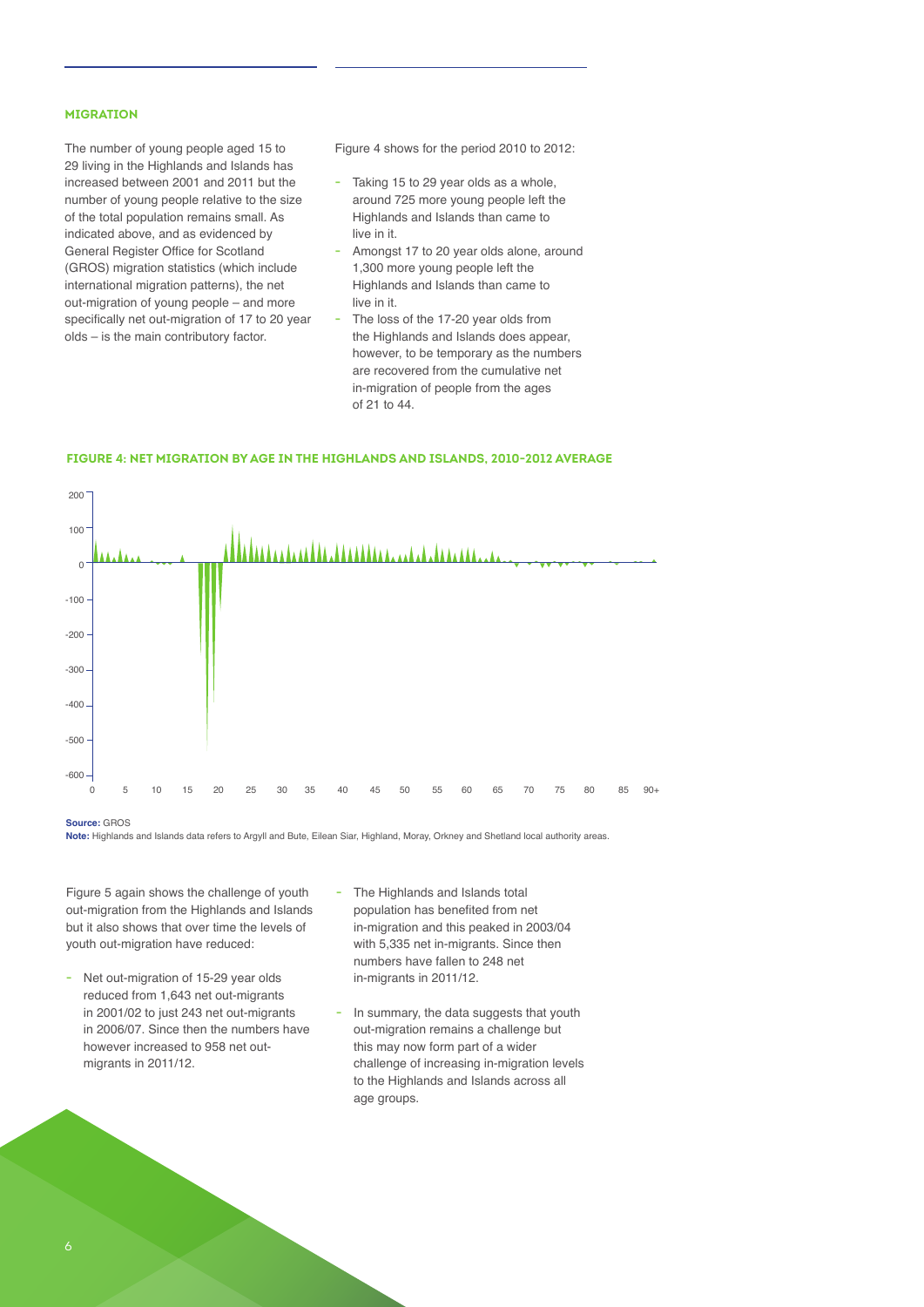



**Source:** GROS

**Note:** Highlands and Islands data refers to Argyll and Bute, Eilean Siar, Highland, Moray, Orkney and Shetland local authority areas.

#### **PROJECTIONS**

Population projections need to be interpreted with caution as they are generated based on demographic characteristics and past trends and do not take into account policy initiatives or wider developments. Furthermore, past projections have typically underestimated the rate of growth in the Highlands and Islands. Notwithstanding these caveats, 2012-based population projections for 2012 to 2037 show that the increase in the number of young

people living in the Highlands and Islands shown in Figure 2 is not projected to continue and is instead projected to decrease quite sharply:

- **-** The number of 16-29 year olds in the Highlands and Islands is projected to decrease by 17% between 2012 and 2037. The number of young people across Scotland will also decline in the next 10-15 years but then rebound from 2027 onwards.
- **-** For the total population, the Highlands and Islands population size is projected to stay stable. In contrast the Scotland population is projected to increase by 9 per cent by 2037.





**Source:** GROS (2012-based projections)

**Note:** Highlands and Islands data refers to Argyll and Bute, Eilean Siar, Highland, Moray, Orkney and Shetland local authority areas.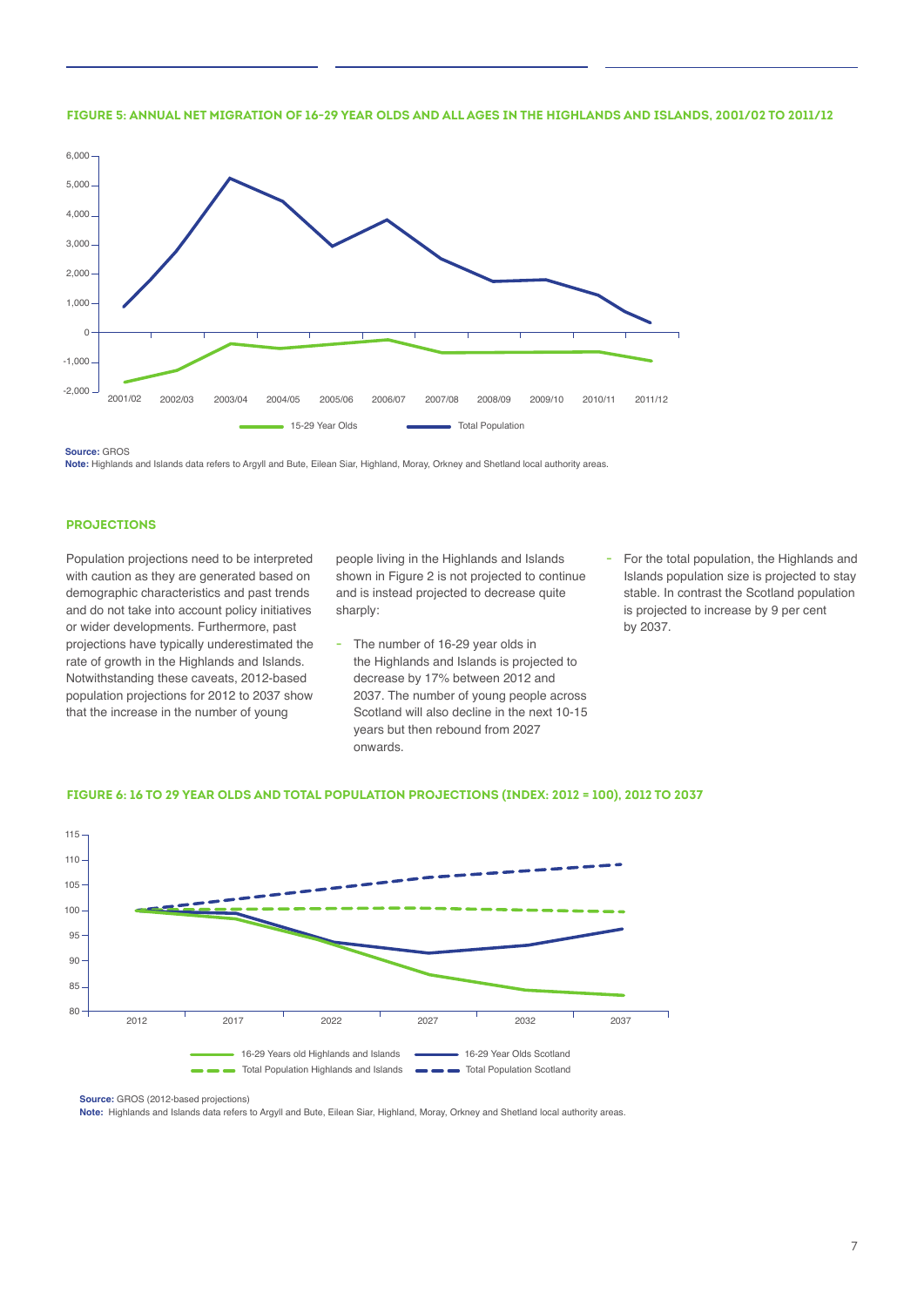# **EDUCATION AND QUALIFICATIONS**

To provide some context to the labour market statistics presented later in the report, this section analyses the key education and qualification trends of young people living in the Highlands and Islands. The data from the Scottish Government, Skills Development Scotland and the Annual Population Survey therefore act as a proxy for the skills and aspirations of the young people.

#### **SCHOOL ATTAINMENT**

Beginning with educational attainment at school, Figure 7 shows the percentage of the S4 pupil roll achieving 5 awards at SCQF Level 4. The key findings are:

- **-** The Highlands and Islands has had consistently higher school attainment than Scotland as a whole.
- **-** Over time the gap has narrowed due to improved attainment across the rest of Scotland and, in 2011/12, the Highlands and Islands had 83 per cent of its S4 roll achieving 5 awards at SCQF Level 4 and Scotland 80 per cent.



#### **FIGURE 7: PERCENTAGE OF S4 ROLL ACHIEVING 5 AWARDS AT SCQF LEVEL 4, 2001 TO 2012**

**Source:** Scottish Government Attainment and Leaver Destinations Supplementary Data

**Note:** Highlands and Islands data refers to Argyll and Bute, Eilean Siar, Highland, Moray, Orkney and Shetland local authority areas.

#### **SCHOOL LEAVER DESTINATIONS**

On leaving school, 94 per cent of Highlands and Islands school leavers entered a positive destination in 2012/13, which was above the 91 per cent for Scotland. Figure 8 shows the breakdown by destination type and shows the Highlands and Islands profile is quite distinct from the Scotland profile. For example:

- **-** A higher proportion in the Highlands and Islands entered employment (30 per cent) than the Scottish average (20 per cent). It is likely, however, that many of these jobs are low-paid, low-skilled entry level jobs that may have limited progression opportunities into higher value jobs.
- **-** A lower proportion entered further education (24 per cent) than the Scottish average (28 per cent).
- **-** The Highlands and Islands also had a lower proportion in training or unemployed than Scotland as a whole.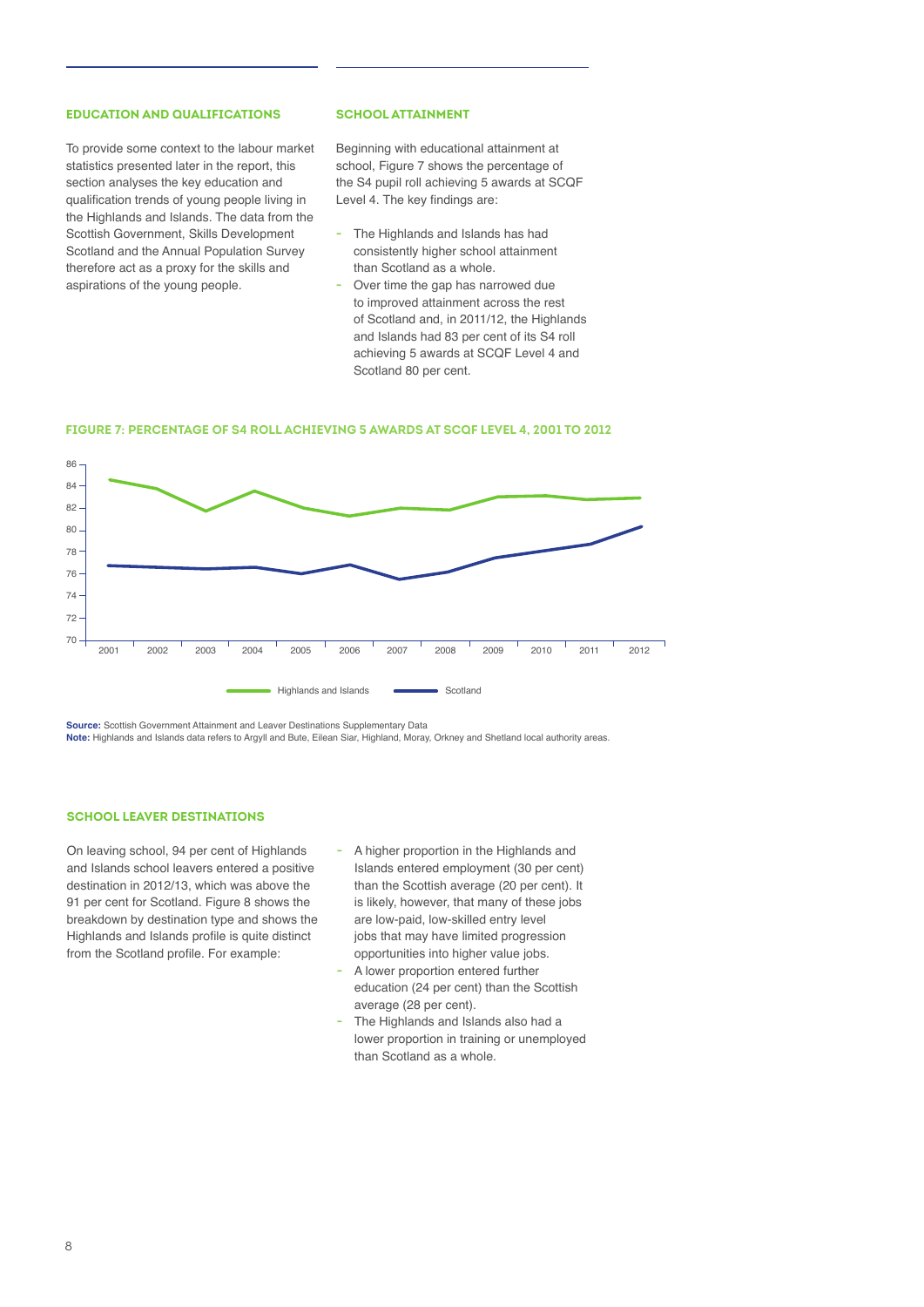#### **FIGURE 8: SCHOOL LEAVER DESTINATIONS (%), 2012/13**



**Source:** Scottish Government statistics

**Note:** Highlands and Islands data refers to Argyll and Bute, Eilean Siar, Highland, Moray, Orkney and Shetland local authority areas.

Focusing on the 35 per cent of the Highlands and Islands school leavers who entered **higher education**, further analysis available from Community Planning Partnership reports published by Skills Development Scotland show that:

- **-** 1,609 Highlands and Islands school leavers started at a university in 2012/13.
- **-** Of these, 423 or 26 per cent started at the University of the Highlands and Islands (UHI).
- **-** The remaining 1,186 or 74 per cent went to a university beyond the Highlands and Islands.
- **-** The higher education starts data reinforce the migration figures presented in Figures 4 and 5 in pointing towards a 'brain drain' of young people moving away from the Highlands and Islands for university.

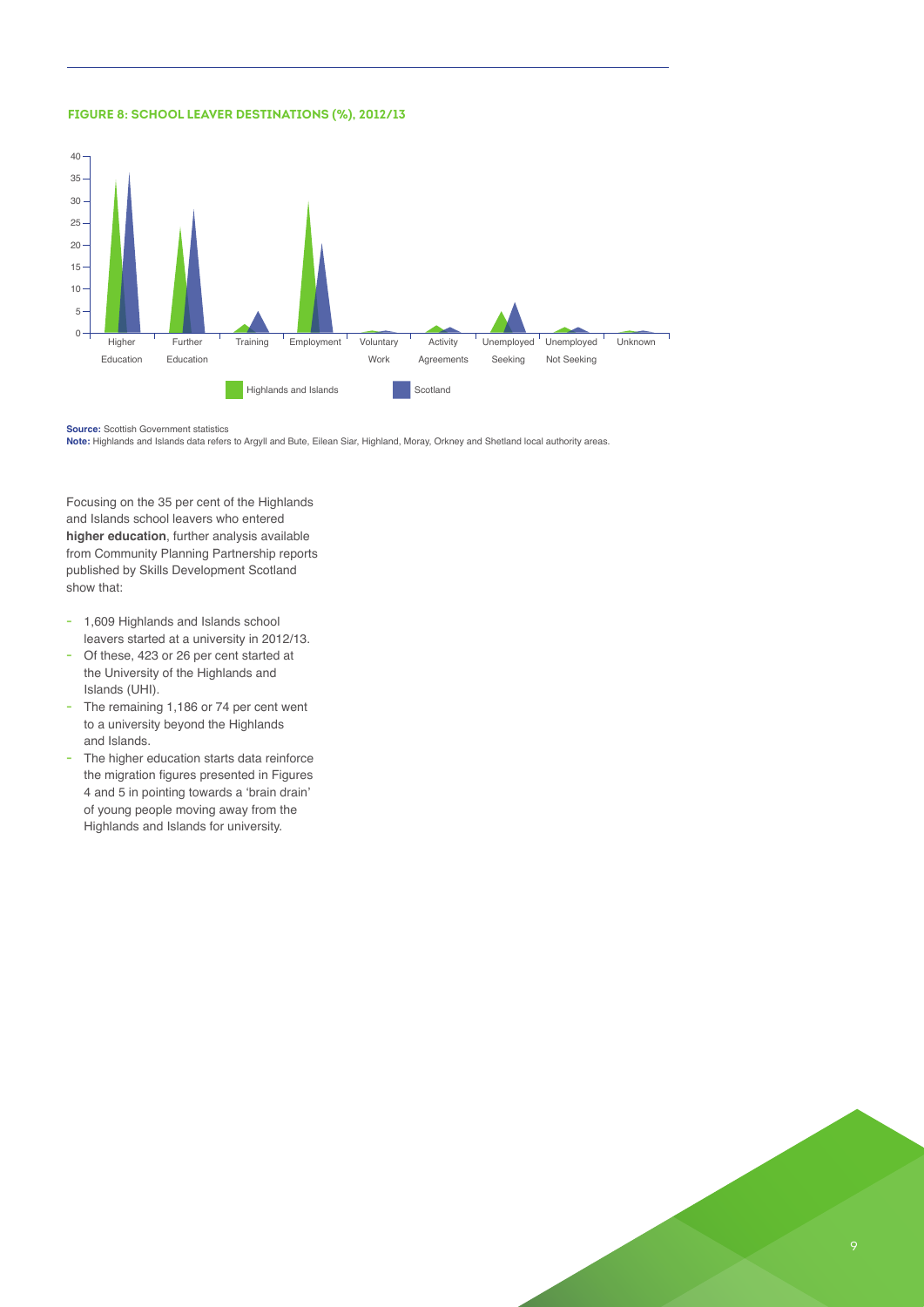#### **MORE CHOICES MORE CHANCES GROUP**

A number of young people struggle to make the transition from school to further education or the workplace. In Scotland these young people aged 16-19 years old are called the More Choices More Chances (MCMC) group.

- **-** In the Highlands and Islands, Scottish Government statistics estimate that there were 1,750 young people aged 16-19 years old who fell within this group in 2011. This amounts to 8 per cent of the 16-19 year old age group, and below the Scotland average of 10 per cent.
- **-** Figure 9 shows how the Highlands and Islands MCMC rate has been consistently lower than the Scotland rate. Both rates were falling up to the onset of the economic recession in 2008, which lead to both rates increasing before levelling out since 2009.





**Source:** Skills Development Scotland SLDR 2012/13 Initial Destination Figures **Note:** Highlands and Islands data refers to Argyll & Bute, Eilean Siar, Highland, Moray, Orkney and Shetland local authority areas.

#### **QUALIFICATIONS**

For 16-29 year olds as a whole, Figure 10 presents Annual Population Survey data on the highest qualifications held by this age group. It shows that proportionately:

- **-** Fewer 16-29 year olds living in the Highlands and Islands have graduate level (NVQ Level 4 and above) qualifications than 16-29 year olds across Scotland (26 per cent compared to 33 per cent respectively).
- **-** More 16-29 year olds living in the Highlands and Islands have NVQ Level 1 or 2 qualifications or no formal qualifications than 16-29 year olds across Scotland.

Given that the Highlands and Islands has consistently had higher school attainment levels than Scotland as a whole, the lower proportion of 16-29 year olds with NVQ Level 4 qualifications is not due to lower ability or capacity to achieve more advanced qualification levels. Instead the difference can be explained by the high proportion of 17-20 year olds migrating away from the Highlands and Islands for university and not returning until their 30s or 40s. Therefore other parts of Scotland benefit from leavers' increased education and skills until they return to the Highlands and Islands.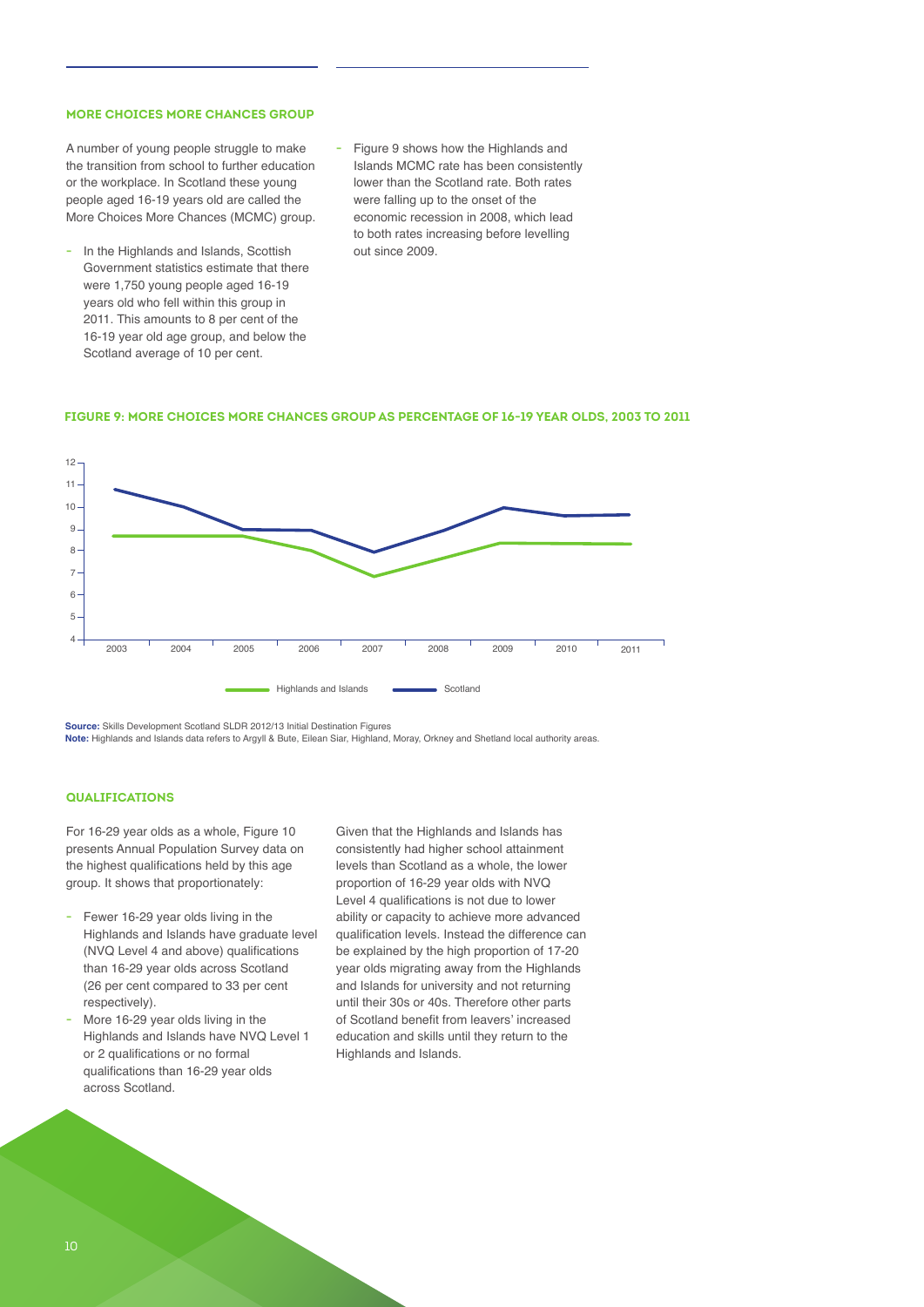

## **FIGURE 10: HIGHEST QUALIFICATIONS HELD BY 16-29 YEAR OLDS (PERCENTAGE), 2013**

**Source:** Annual Population Survey (excluding trade apprenticeship and other qualifications) **Note:** Highlands and Islands data refers to Argyll & Bute, Eilean Siar, Highland, Moray, Orkney and Shetland local authority areas.

#### **LABOUR MARKET**

To analyse the youth labour market in the Highlands and Islands, statistics have been gathered around economic activity, employment rate, industry of employment, unemployment and worklessness.

#### **Economic Activity**

Beginning with the economic activity rate of 16-24 year olds living in the Highlands and Islands, Figure 11 shows that:

**-** Since 2004 the Highlands and Islands rate has fallen from 80 per cent to 67 per cent in 2013.

- **-** During this period, the Highlands and Islands rate has generally been above the Scotland rate but in 2013 (as in 2010) the rates are almost identical.
- **-** The decrease in economic activity rates, and consequent increase in economic inactivity rates, is likely to be a result of more young people continuing in full-time education rather than entering or actively seeking employment.



#### **FIGURE 11: ECONOMIC ACTIVITY RATE OF 16 TO 24 YEAR OLDS, 2004 TO 2013**

**Source:** Annual Population Survey

**Note:** Highlands and Islands data refers to Argyll & Bute, Eilean Siar, Highland, Moray, Orkney and Shetland local authority areas.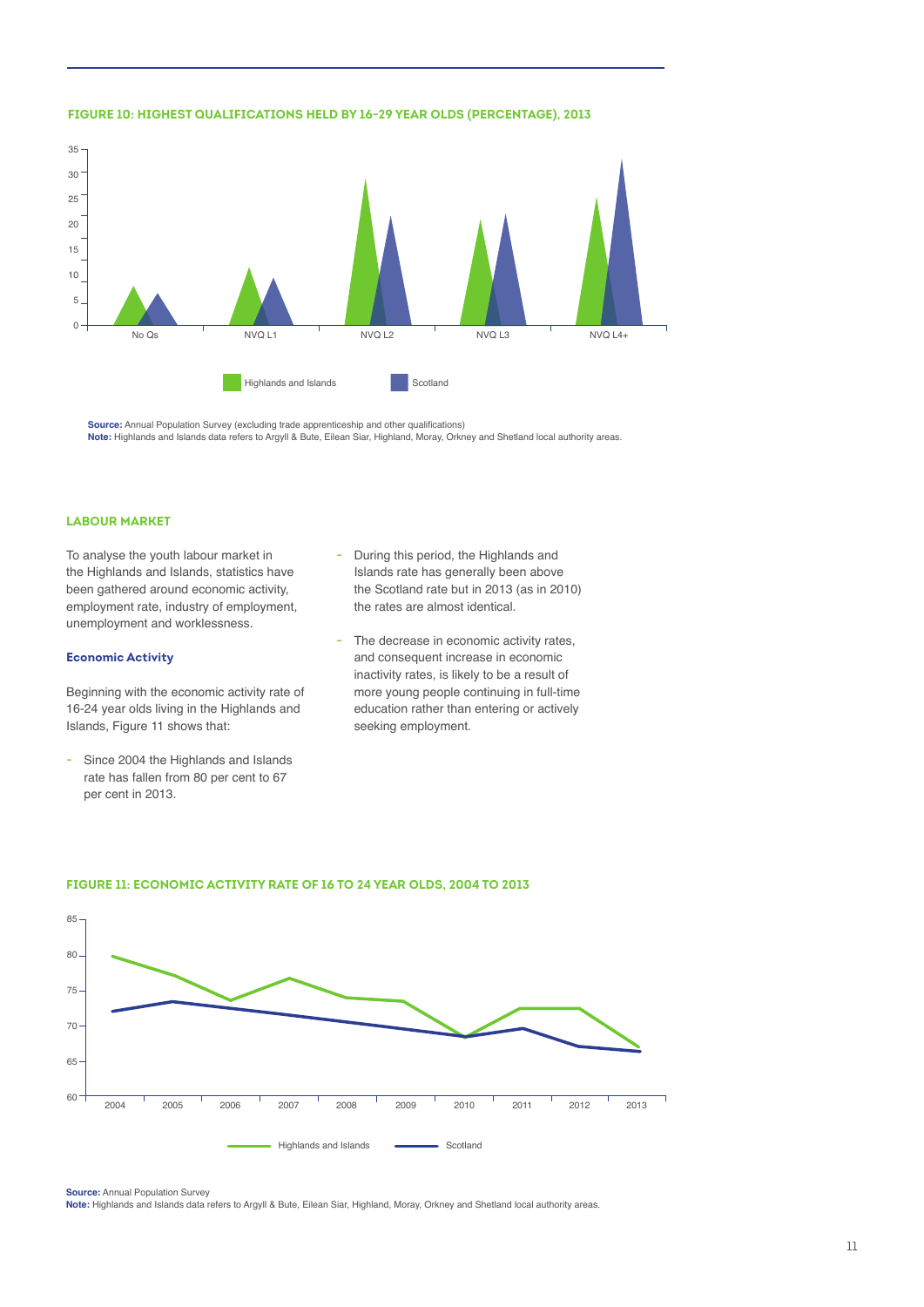## **EMPLOYMENT**

The employment rate measures the proportion of the population who are in employment. For the 16-24 year old population, Figure 12 shows:

- **-** Since 2004 the Highlands and Islands rate has fallen from 72 per cent to 57 per cent in 2013.
- **-** During this period, the Highlands and Islands rate has consistently been above the Scotland rate by approximately.
- **-** 7 percentage points. However, the gap had narrowed in 2013 with the Highlands and Islands rate at 57 per cent and the Scotland rate at 53 per cent.

#### **FIGURE 12: EMPLOYMENT RATE OF 16 TO 24 YEAR OLDS, 2004 TO 2013**



**Source: Annual Population Survey** 

**Note:** Highlands and Islands data refers to Argyll & Bute, Eilean Siar, Highland, Moray, Orkney and Shetland local authority areas.

In terms of the jobs that young employed people in the Highlands and Islands work in, Annual Population Survey data presented in Figure 13 shows that:

- **-** Some 40 per cent of the Highlands and Islands young employed people work in retail and hospitality, which is marginally lower than the 43 per cent across Scotland. Retail and hospitality are often lower skilled and lower paid jobs.
- **-** A further 19 per cent work in public administration, education or health services.
- **-** Compared with Scotland's young employed people as a whole, the Highlands and Islands has proportionately:
	- More young people employed in agriculture and fishing; construction; and public administration, education or health services.
	- Fewer young people employed in manufacturing; retail and hospitality; and banking, finance and insurance services.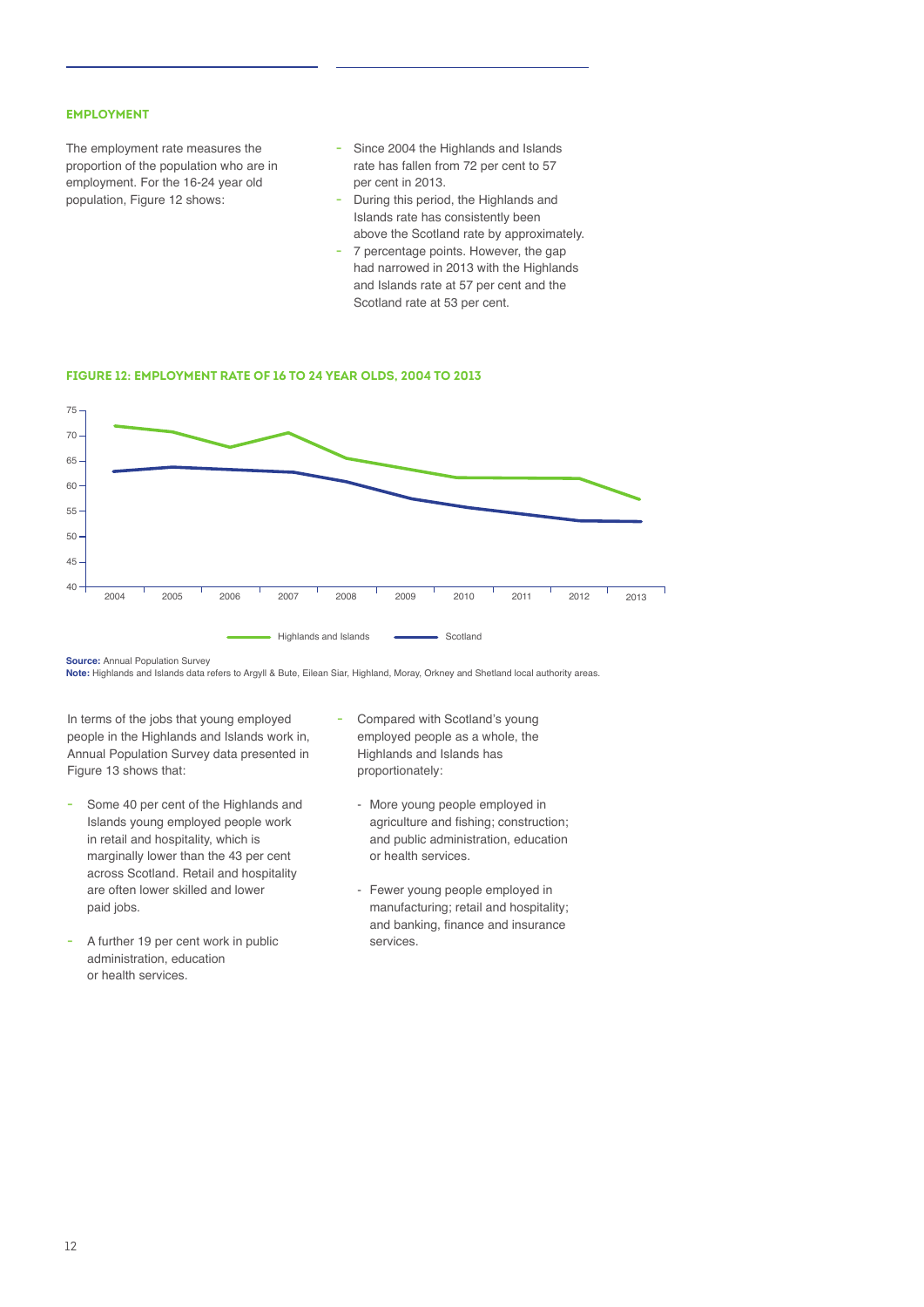#### **FIGURE 13: 16-24 YEAR OLDS EMPLOYMENT BY INDUSTRY (PERCENTAGE), 2013**



**Source:** Annual Population Survey

**Note:** Highlands and Islands data refers to Argyll & Bute, Eilean Siar, Highland, Moray, Orkney and Shetland local authority areas.

Comparing the industries that the Highlands and Islands young employed people work in with those worked in by the Highlands and Islands employed 25-64 year old population, Figure 14 shows that proportionately:

- **-** More young employed people work in retail and hospitality (40 per cent compared with 17 per cent); and other services (11 per cent compared with 4 per cent) than the 25-64 year old population as a whole.
- **-** Fewer young employed people work in energy and water; manufacturing; transport and communications; banking, finance and insurance services; and public administration, education or health services than the employed 25-64 year old population as a whole.



#### **FIGURE 14: HIGHLANDS AND ISLANDS 16-24 AND 25-64 YEAR OLDS EMPLOYMENT BY INDUSTRY (PERCENTAGE), 2013**

#### **Source:** Annual Population Survey

**Note:** Highlands and Islands data refers to Argyll and Bute, Eilean Siar, Highland, Moray, Orkney and Shetland local authority areas.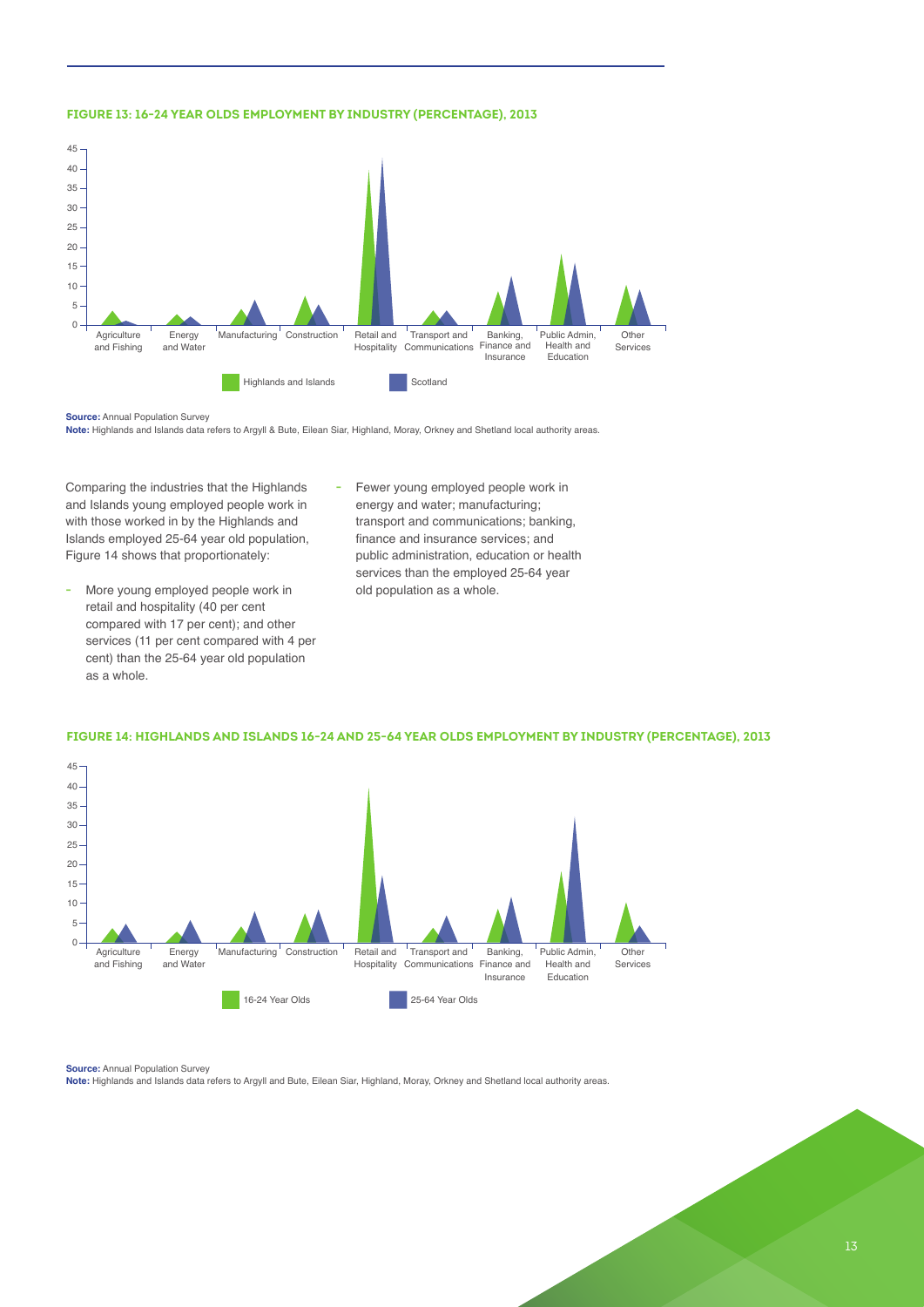## **UNEMPLOYMENT**

Using the Jobseekers Allowance (JSA) Claimant Count to measure unemployment levels, there was a monthly average of **2,408 JSA claimants aged 16-29 years old in the Highlands and Islands in 2013.** Of these:

- **-** 200 (or 8% of the Highlands and Islands 16-29 year old JSA Claimants) lived in Fragile Areas.
- **-** 707 (or 29% of the Highlands and Islands 16-29 year old JSA Claimants) lived across the three Employment Action Areas.

By proportion of the 16-29 year old population, Figure 15 shows that:

- **-** Youth unemployment levels have increased across Scotland since the onset of the recession. Nevertheless, youth unemployment levels continue to be lower in the Highlands and Islands than across Scotland as a whole. For example, in 2013 their respective 16-29 year old annualised JSA Claimant Count rates were 3.6 per cent and 5.4 per cent.
- **-** Across the three Employment Action Areas the rate was 4.5 per cent, although this hides differences between the individual Employment Action Areas. For example, the 2013 rates were:
	- 8.0 per cent in the South Kintyre and Bute Employment Action Area.
	- 5.6 per cent in the Caithness Employment Action Area.
	- 3.1 per cent in the Forres, Lossiemouth and Elgin Employment Action Area.
- **-** The rate in the Fragile Areas was 2.9 per cent.



#### **FIGURE 15: 16-29 YEAR OLD JSA CLAIMANT COUNT RATE, 2008 AND 2013**

**Source:** NOMIS Claimant Count data (Annualised data)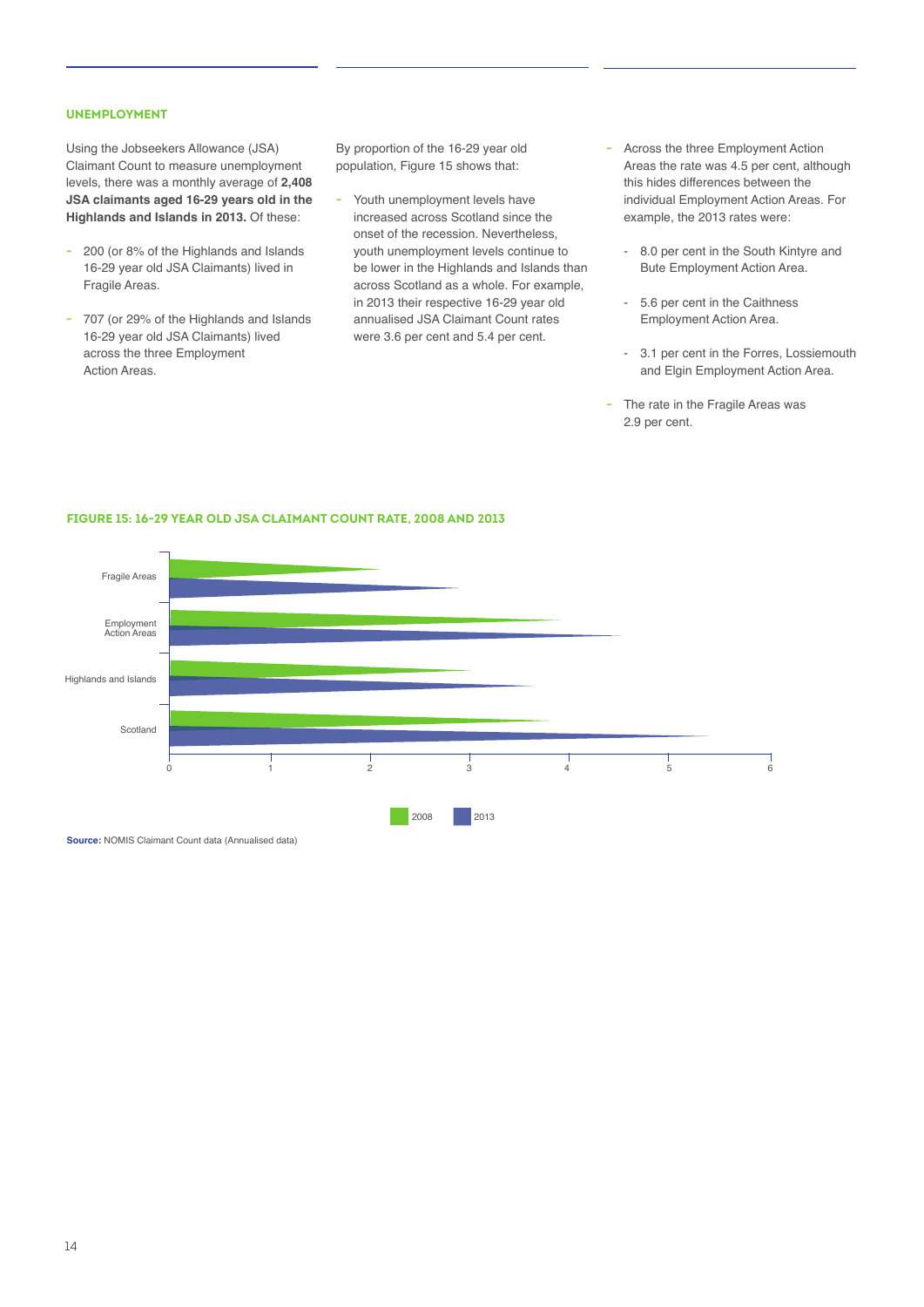# **OUT OF WORK BENEFITS**

A wider measure of unemployment, or more accurately worklessness, is the number of claimants of Department for Work and Pensions (DWP) benefits. The benefits include JSA, Employment and Support Allowance (ESA) and Income Support. Using this wider measure, there were **4,440 young people aged 16-24 years old in the Highlands and Islands who were claiming DWP benefits in August 2013**. This wider group is therefore around double the size of the JSA claimants group. Of the 4,440 claimants:

- **-** 320 (or 7% of the Highlands and Islands 16-24 year old claimants) lived in Fragile Areas.
- **-** 1,190 (or 27% of the Highlands and Islands 16-24 year old claimants) lived across the three Employment Action Areas.

By proportion of the 16-24 year old population, Figure 16 shows that:

- **-** The Highlands and Islands rate was 10 per cent in 2013, compared to 12 per cent across Scotland.
- **-** Across the three Employment Action Areas the rate was 11 per cent. Again this hides differences between the individual Employment Action Areas, with the rates as follows:
	- 16 per cent in the South Kintyre and Bute Employment Action Area.
	- 15 per cent in the Caithness Employment Action Area.
	- 9 per cent in the Forres, Lossiemouth and Elgin Employment Action Area.
- **-** The rate in the Fragile Areas was 7 per cent.



#### **FIGURE 16: 16-24 YEAR OLD DWP BENEFITS CLAIMANT RATE, 2008 AND 2013**

**Source:** DWP WPLS data (August 2013 data)

**Note:** Data refers to total DWP benefits claimants and not total out-of-work benefits claimants.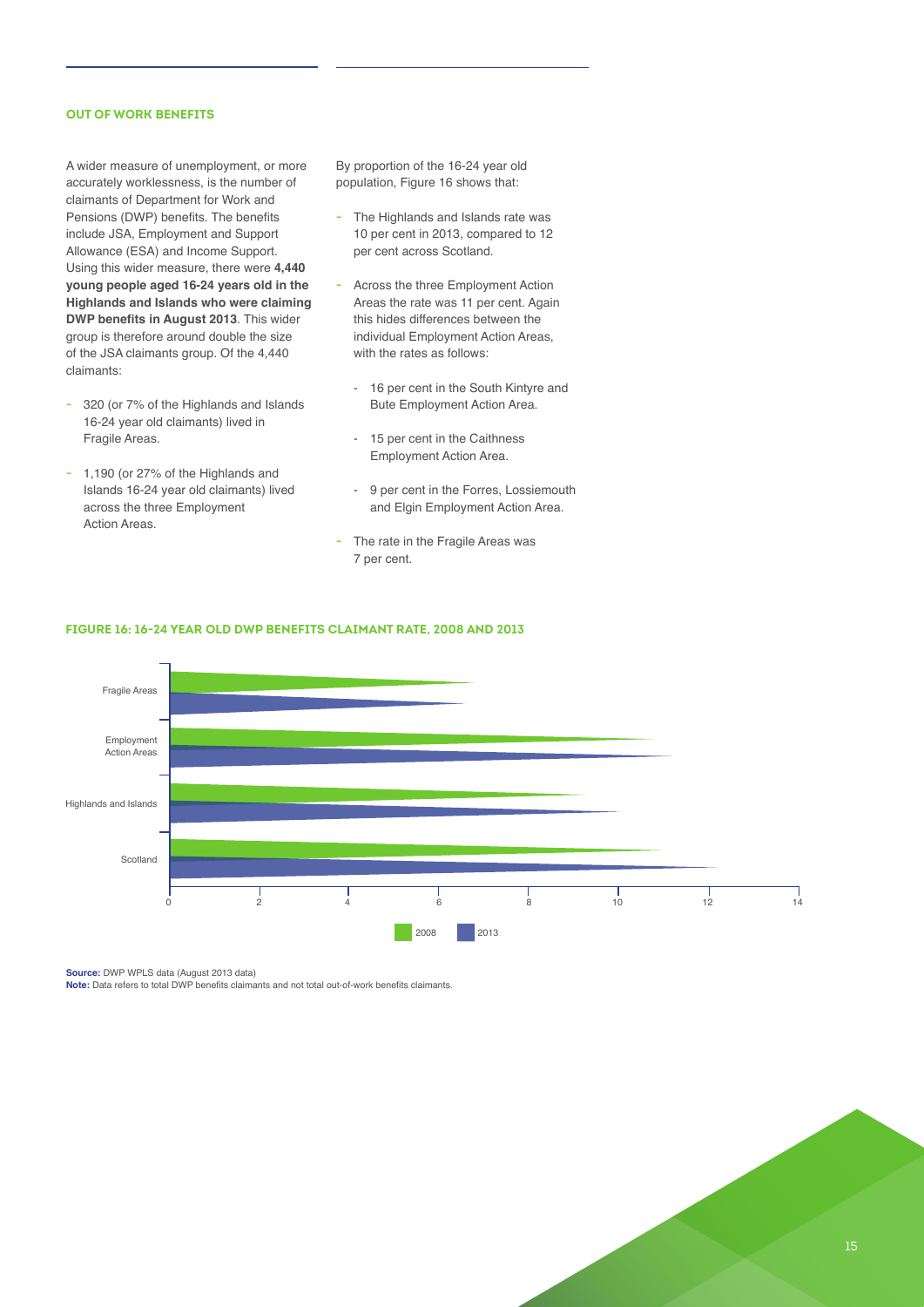# SECTION 2 – SUB-REGIONAL ANALYSIS

Having set out the regional picture for young people living in the Highlands and Islands, this section uses the available sub-regional statistics <sup>34</sup> to show the conditions in each of the eight Highlands and Islands Enterprise areas. The statistics are presented in a single summary table (see Figure 17) to allow for ease of comparison across the areas.

Reading across these statistics, all areas have difficulties attracting and retaining young people but the challenges appear to be greatest in:

- **-** Argyll and the Islands due to its relatively small 15-29 year old population, projected decline in 16-29 year olds, and high 16-29 year old JSA claimant count rate relative to the Highlands and Islands as a whole.
- **-** Caithness and Sutherland due to its high 16-29 year old JSA claimant count rate relative to the Highlands and Islands as a whole.

The key findings from Figure 17 for the eight area offices are outlined below.

#### **Argyll and the Islands**

- **-** In 2011, 9,795 young people aged 15-29 years old were living in Argyll and the Islands. This represented a small increase of 3 per cent from 2001, and made up 4 per cent of the 15-29 year old population increase across the Highlands and Islands.
- **-** Argyll and the Islands has a relatively small 15-29 year old population. Young people in this age range constituted just 14 per cent of its total population in 2011.
- **-** Between 2010 and 2012, there was net out-migration of 200 young people aged 15-29 years old from Argyll and the Islands. However, the number was even greater amongst 17-20 year olds with 240 net out-migrants.
- **-** Looking forward, 2012-based population projections indicate that the number of 16- 29 year olds living in Argyll and the Islands will decrease by 25 per cent between 2012 and 2037.
- **-** School attainment and destinations statistics in Argyll and the Islands are in line with the Highlands and Islands average.
- **-** Youth unemployment levels are higher in Argyll and the Islands than the Highlands and Islands as a whole. The Argyll and the Islands 16-29 year old JSA claimant count rate was 4.8 per cent in 2013, compared to 3.6 per cent across the Highlands and Islands.
- **-** However, it should be noted that the Argyll and the Islands 16-24 year old DWP benefits claimant rate (9 per cent) was below the Highlands and Islands rate (10 per cent).

#### **Caithness and Sutherland**

- **-** In 2011, 6,197 young people aged 15-29 years old were living in Caithness and Sutherland. This represented an increase of 7 per cent from 2001, and made up 6 per cent of the 15-29 year old population increase across the Highlands and Islands.
- **-** 15-29 year olds make up 16 per cent of the Caithness and Sutherland population, which is the same proportion as the Highlands and Islands as a whole.
- **-** Across the Highland Council area (due to data availability):
	- Between 2010 and 2012, there was net out-migration of 194 young people aged 15-29 years old from Highland Council area. However, the number was even greater amongst 17-20 year olds with 585 net out-migrants.
	- Looking forward, 2012-based population projections indicate that the number of 16-29 year olds living in the Highland Council area will decrease by 13 per cent between 2012 and 2037.
	- School attainment and destinations statistics in the Highland Council area are lower than the Highlands and Islands average.
- **-** For Caithness and Sutherland, youth unemployment levels are higher than the Highlands and Islands as a whole. The Caithness and Sutherland 16-29 year old JSA claimant count rate was 5.4

per cent in 2013, compared to 3.6 per cent across the Highlands and Islands.

**-** The Caithness and Sutherland 16-24 year old DWP benefits claimant rate (13 per cent) is also higher than the Highlands and Islands rate (10 per cent).

#### **Inner Moray Firth**

- **-** In 2011, 25,968 young people aged 15-29 years old were living in the Inner Moray Firth. This represented a significant increase of 17 per cent from 2001, and made up 57 per cent of the 15-29 year old population increase across the Highlands and Islands.
- **-** 15-29 year olds make up 17 per cent of the Inner Moray Firth population, which is a marginally larger proportion than the Highlands and Islands as a whole (16 per cent).
- **-** Across the Highland Council area (due to data availability):
	- Between 2010 and 2012, there was net out-migration of 194 young people aged 15-29 years old from Highland Council area. However, the number was even greater amongst 17-20 year olds with 585 net out-migrants.
	- Looking forward, 2012-based population projections indicate that the number of 16-29 year olds living in the Highland Council area will decrease by 13 per cent between 2012 and 2037.
	- School attainment and destinations statistics in the Highland Council area are lower than the Highlands and Islands average.
- **-** For the Inner Moray Firth, youth unemployment levels are marginally lower than the Highlands and Islands as a whole. The Inner Moray Firth 16-29 year old JSA claimant count rate was 3.4 per cent in 2013, compared to 3.6 per cent across the Highlands and Islands.
- **-** However, it should be noted that the Inner Moray Firth 16-24 year old DWP benefits claimant rate (11 per cent) was above the Highlands and Islands rate (10 per cent).

**<sup>3</sup>** Some statistical datasets are only available at local authority area level. For these statistics, Highland Council area data has been used for Caithness and Sutherland, the Inner Moray Firth, and Lochaber, Skye and Wester Ross.

**<sup>4</sup>** Annual Population Survey data has not been presented in the sub-regional analysis because of the low confidence levels related to the survey data.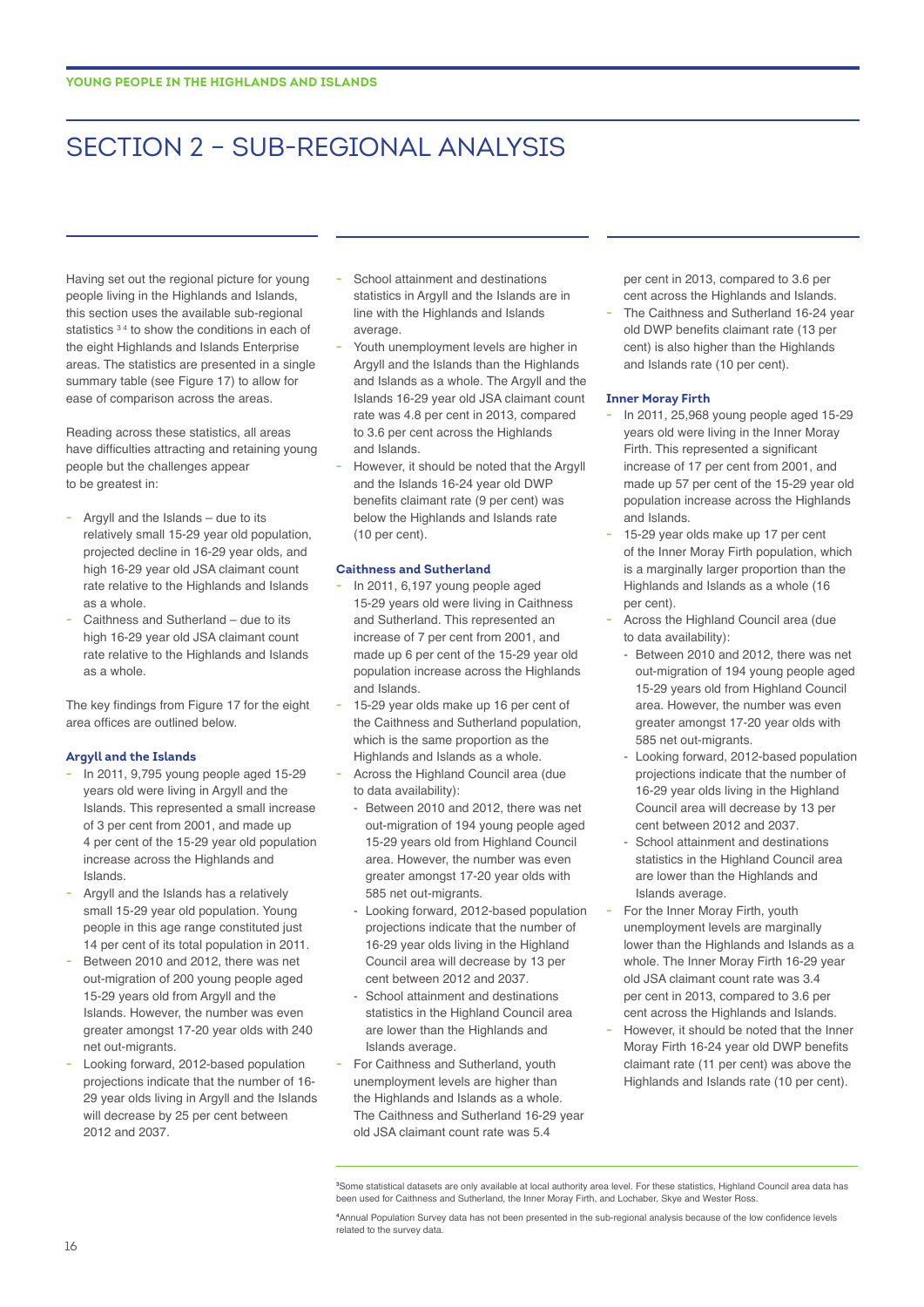## **Innse Gall**

- **-** In 2011, 4,072 young people aged 15-29 years old were living in Innse Gall. This represented a small increase of 1 per cent from 2001, and made up 1 per cent of the 15-29 year old population increase across the Highlands and Islands.
- **-** 15-29 year olds make up 15 per cent of the Innse Gall population, which is a marginally smaller proportion than the Highlands and Islands as a whole (16 per cent).
- **-** Between 2010 and 2012, there was net out-migration of 97 young people aged 15-29 years old from Innse Gall.
- **-** Looking forward, 2012-based population projections indicate that the number of 16-29 year olds living in Innse Gall will decrease by 38 per cent between 2012 and 2037.
- **-** School attainment and destinations statistics in Innse Gall are better than the Highlands and Islands average.
- **-** Youth unemployment levels are marginally higher in Innse Gall than the Highlands and Islands as a whole. The Innse Gall 16-29 year old JSA claimant count rate was 3.8 per cent in 2013, compared to 3.6 per cent across the Highlands and Islands.
- **-** The Innse Gall 16-24 year old DWP benefits claimant rate (11 per cent) was also above the Highlands and Islands rate (10 per cent).

#### **Lochaber, Skye and Wester Ross**

- **-** In 2011, 5,493 young people aged 15-29 years old were living in Lochaber, Skye and Wester Ross. This represented a small increase of 2 per cent from 2001, and made up 1 per cent of the 15-29 year old population increase across the Highlands and Islands.
- **-** Lochaber, Skye and Wester Ross has a relatively small 15-29 year old population. Young people in this age range constituted just 14 per cent of its total population in 2011.
- **-** Across the Highland Council area (due to data availability):
	- Between 2010 and 2012, there was net out-migration of 194 young people aged 15-29 years old from Highland Council area. However, the number was even greater amongst 17-20 year olds with 585 net out-migrants.
	- Looking forward, 2012-based population projections indicate that the number of 16-29 year olds living in the Highland Council area will decrease by 13 per cent between 2012 and 2037.
	- School attainment and destinations statistics in the Highland Council area are lower than the Highlands and Islands average.
- **-** For Lochaber, Skye and Wester Ross, youth unemployment levels are lower than the Highlands and Islands as a whole. The Lochaber, Skye and Wester Ross 16-29 year old JSA claimant count rate was 3.2 per cent in 2013, compared to 3.6 per cent across the Highlands and Islands.
- **-** The Lochaber, Skye and Wester Ross 16-24 year old DWP benefits claimant rate (7 per cent) was also below the Highlands and Islands rate (10 per cent).

## **Moray**

- **-** In 2011, 16,254 young people aged 15-29 years old were living in Moray. This represented a substantial increase of 9 per cent from 2001, and made up 20 per cent of the 15-29 year old population increase across the Highlands and Islands.
- **-** 15-29 year olds make up 17 per cent of the Moray population, which is a marginally larger proportion than the Highlands and Islands as a whole (16 per cent).
- **-** Between 2010 and 2012, there was net out-migration of 195 young people aged 15-29 years old from Moray. However, the number was even greater amongst 17- 20 year olds with 248 net out-migrants.
- **-** Looking forward, 2012-based population projections indicate that the number of 16-29 year olds living in Moray will decrease by 15 per cent between 2012 and 2037.
- **-** School attainment and destinations statistics in Moray are broadly in line with the Highlands and Islands average.
- **-** Youth unemployment levels are marginally lower in Moray than the Highlands and Islands as a whole. The Moray 16-29 year old JSA claimant count rate was 3.5 per cent in 2013, compared to 3.6 per cent across the Highlands and Islands.
- **-** The Moray 16-24 year old DWP benefits claimant rate (10 per cent) was the same as the Highlands and Islands rate.

#### **Orkney**

- **-** In 2011, 3,487 young people aged 15- 29 years old were living in Orkney. This represented a substantial increase of 20 per cent from 2001, and made up 9 per cent of the 15-29 year old population increase across the Highlands and Islands.
- **-** 15-29 year olds make up 16 per cent of the Orkney population, which is the same proportion as the Highlands and Islands as a whole.
- **-** Between 2010 and 2012, there was minimal net out-migration of 6 young people aged 15-29 years old from Orkney. However, the number was more significant amongst 17-20 year olds with 66 net out-migrants.
- **-** Looking forward, 2012-based population projections indicate that the number of 16-29 year olds living in Orkney will decrease by 19 per cent between 2012 and 2037.
- **-** School attainment statistics in Orkney are better than the Highlands and Islands average, and similar proportions of school leavers enter a positive destination.
- **-** Youth unemployment levels are significantly lower in Orkney than the Highlands and Islands as a whole. The Orkney 16-29 year old JSA claimant count rate was 2.2 per cent in 2013, compared to 3.6 per cent across the Highlands and Islands.
- **-** The Orkney 16-24 year old DWP benefits claimant rate (8 per cent) was also below the Highlands and Islands rate (10 per cent).

# **Shetland**

- **-** In 2011, 3,999 young people aged 15- 29 years old were living in Shetland. This represented an increase of 4 per cent from 2001 and made up 2 per cent of the 15-29 year old population increase across the Highlands and Islands.
- **-** 15-29 year olds make up 17 per cent of the Shetland population, which is a marginally larger proportion than the Highlands and Islands as a whole (16 per cent).
- **-** Between 2010 and 2012, there was net out-migration of 34 young people aged 15-29 years old from Shetland. However, the number was even greater amongst 17- 20 year olds with 77 net out-migrants.
- **-** Looking forward, 2012-based population projections indicate that the number of 16- 29 year olds living in Shetland will decrease by 17 per cent between 2012 and 2037.
- **-** School attainment statistics in Shetland are better than the Highlands and Islands average, and the same proportion of school leavers enter a positive destination.
- **-** Youth unemployment levels are significantly lower in Shetland than the Highlands and Islands as a whole. The Shetland 16-29 year old JSA claimant count rate was 1.7 per cent in 2013, compared to 3.6 per cent across the Highlands and Islands.
- **-** The Shetland 16-24 year old DWP benefits claimant rate (8 per cent) was also below the Highlands and Islands rate (10 per cent).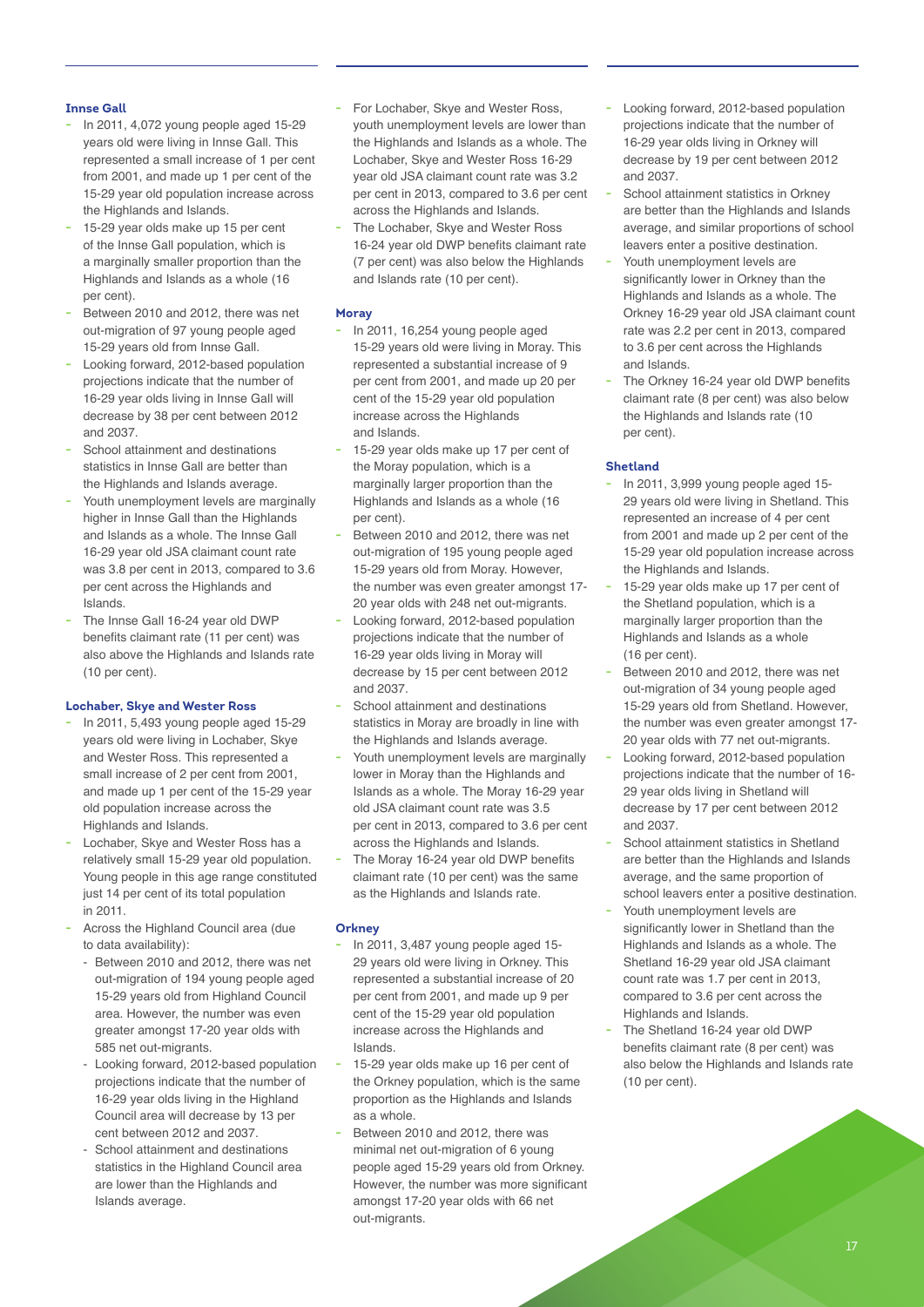#### **FIGURE 17: SUMMARY SUB-REGIONAL TABLE**

|                                                                               | <b>THE ISLANDS</b><br><b>ARGYLL AND</b> | <b>CAITHNESS AND<br/>SUTHERLAND</b> | INNER MORAY<br><b>FIRTH</b> | <b>SKYE AND<br/>WESTER ROSS</b><br><b>LOCHABER</b> | <b>MORAY</b> | <b>INNSE GALL</b> | <b>ORKNEY</b> | <b>SHETLAND</b> | HIGHLANDS<br>AND ISLANDS |
|-------------------------------------------------------------------------------|-----------------------------------------|-------------------------------------|-----------------------------|----------------------------------------------------|--------------|-------------------|---------------|-----------------|--------------------------|
| <b>POPULATION</b>                                                             |                                         |                                     |                             |                                                    |              |                   |               |                 |                          |
| Total 15-29 year old population, 2011                                         | 9,795                                   |                                     | 6,197 25,968                | 5,493                                              | 16,254       |                   | 4,072 3,487   |                 | 3,999 75,265             |
| % of Highlands and Islands 15-29 year<br>old population, 2011                 | 13%                                     | 8%                                  | 35%                         | 7%                                                 | 22%          | 5%                | 5%            | 5%              | 100%                     |
| 15-29 year olds as % of total population, 2011                                | 14%                                     | 16%                                 | 17%                         | 14%                                                | 17%          | 15%               | 16%           | 17%             | 16%                      |
| % change in 15-29 year old population, 2001-2011                              | $+3%$                                   | $+7%$                               | $+17%$                      | $+2%$                                              | $+9%$        | +1%               | $+20%$        | $+4%$           | $+10%$                   |
| <b>MIGRATION</b>                                                              |                                         |                                     |                             |                                                    |              |                   |               |                 |                          |
| 15-29 year old net migration, 2010-2012                                       | $-200$                                  |                                     | $-194$                      |                                                    | $-195$       | -97               | -6            | $-34$           | $-726$                   |
| 17-20 year old net migration, 2010-2012                                       | $-240$                                  |                                     | $-585$                      |                                                    | $-248$       | -97               | -66           | -77             | $-1,313$                 |
| Total net migration, 2010-2012                                                | $+116$                                  |                                     | $+680$                      |                                                    | $+46$        | $+68$             | $+122$        |                 | $+46$ $+1,078$           |
| <b>POPULATION PROJECTIONS</b>                                                 |                                         |                                     |                             |                                                    |              |                   |               |                 |                          |
| % change in 16-29 year old population, 2012-2037                              | $-25%$                                  |                                     | $-13%$                      |                                                    | $-15%$       | $-38%$            | $-19%$        | $-17%$          | $-17%$                   |
| % change in total population, 2012-2037                                       | $-14%$                                  |                                     | $+5%$                       |                                                    | $-2%$        | $-11%$            | $+6%$         | $+8%$           | $-1%$                    |
| <b>EDUCATION AND QUALIFICATIONS</b>                                           |                                         |                                     |                             |                                                    |              |                   |               |                 |                          |
| % of S4 pupils achieving 5 awards at SCQF Level 4, 2011/12                    | 83%                                     |                                     | 81%                         |                                                    | 84%          | 86%               | 87%           | 87%             | 83%                      |
| % of school leavers entering a positive destination, 2012/13                  | 93%                                     |                                     | 93%                         |                                                    | 94%          | 96%               | 93%           | 94%             | 94%                      |
| More Choices More Chances group as % of 16-19 year olds, 2011                 | 8%                                      |                                     | 9%                          |                                                    | 9%           | 6%                | <b>NA</b>     | 6%              | 8%                       |
| <b>UNEMPLOYMENT</b>                                                           |                                         |                                     |                             |                                                    |              |                   |               |                 |                          |
| 16-29 year old JSA claimants, 2013                                            | 471                                     | 282                                 | 753                         | 162                                                | 489          | 127               | 64            | 60              | 2,408                    |
| % of Highlands and Islands 16-29 year old JSA claimants, 2013                 | 20%                                     | 12%                                 | 31%                         | 7%                                                 | 20%          | 5%                | 3%            | 2%              | 100%                     |
| 16-29 year old JSA claimant count rate, 2013                                  | 4.8%                                    | 5.4%                                | 3.4%                        | 3.2%                                               | 3.5%         | 3.8%              | 2.2%          | 1.7%            | 3.6%                     |
| <b>OUT OF WORK BENEFITS</b>                                                   |                                         |                                     |                             |                                                    |              |                   |               |                 |                          |
| 16-24 year old DWP benefits claimants, Aug 2013                               | 635                                     | 475                                 | 1,565                       | 245                                                | 930          | 240               | 160           | 190             | 4,440                    |
| % of Highlands and Islands 16-24 year old<br>DWP benefits claimants, Aug 2013 | 14%                                     | 11%                                 | 35%                         | 6%                                                 | 21%          | 5%                | 4%            | 4%              | 100%                     |
| 16-24 year old DWP benefits claimant rate, Aug 2013                           | 9.4%                                    | 13.3%                               | 10.8%                       | 7.4%                                               | 9.7%         | 10.6%             | 8.1%          | 8.2%            | 10.0%                    |

**Note:** Highland Council data has been presented for Caithness and Sutherland, Inner Moray Firth, and Lochaber,

Skye and Wester Ross for the migration, population projections, and education and qualifications indicators.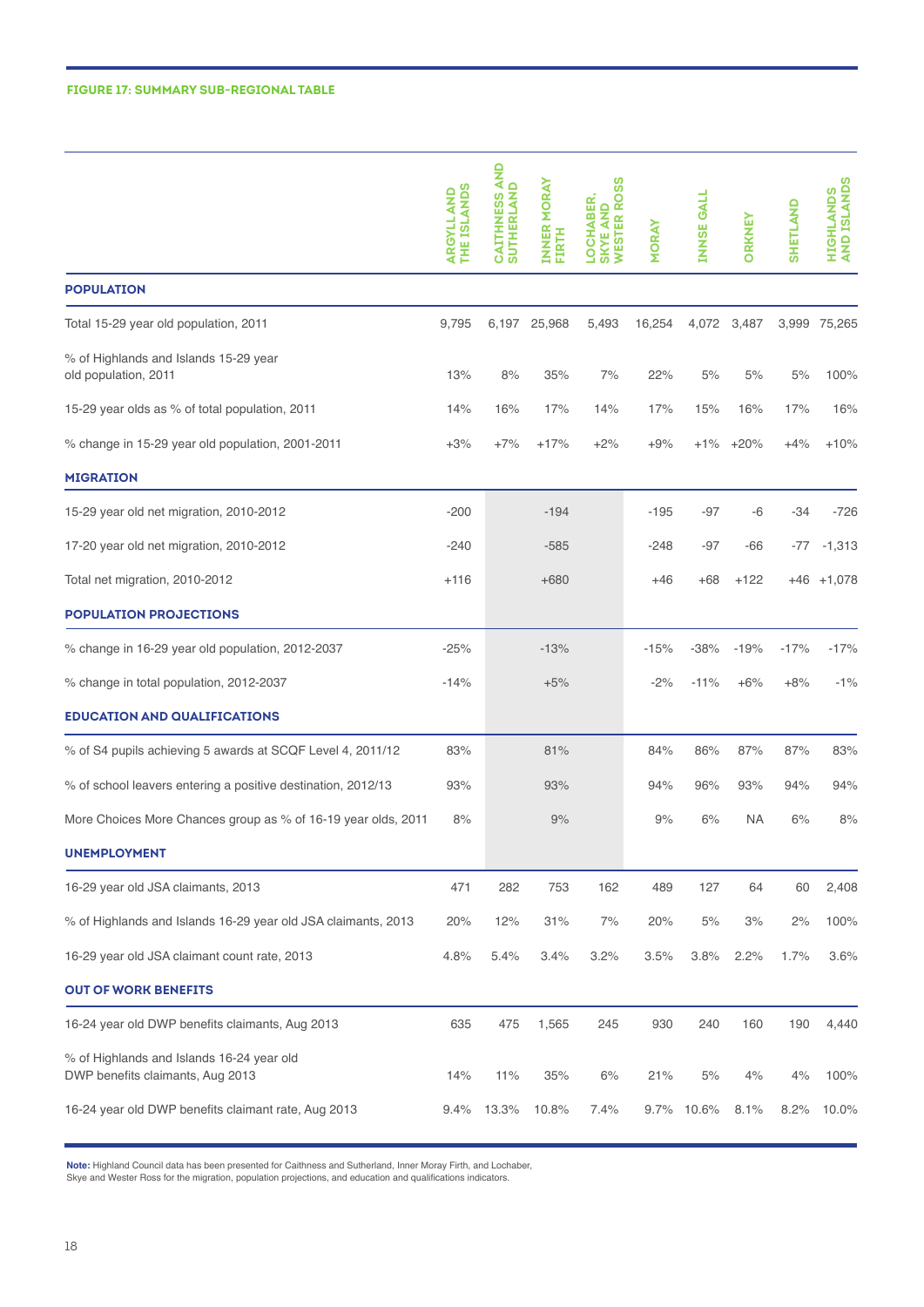# **CONCLUSIONS**

The report's analysis shows that the number of young people in the Highlands and Islands has been increasing but still remains small relative to total population size. This 'deficit' of young people is most apparent in Argyll and the Islands, Lochaber, Skye and Wester Ross, and the Highlands and Islands Fragile Areas as a whole. A significant contributory factor behind the 'deficit' of young people is the net out-migration of 17-20 year olds, many of whom leave for university. However, the loss of 17-20 year olds does appear to be temporary with people returning to the Highlands and Islands in their 20s and 30s.

In terms of the skills and aspirations of young people in the Highlands and Islands, school educational attainment and positive school destination figures are higher than the Scotland average – albeit the gaps are closing and the types of school destinations entered differ with more entering employment in the Highlands and Islands. For the 15-29 year old age group as a whole, however, the Highlands and Islands has fewer people with graduate-level qualifications and this reflects the 'brain drain' of young people moving away for university.

The labour market statistics show that young people living in the Highlands and Islands have higher economic activity and employment rates, and lower unemployment and worklessness rates, than Scotland as a whole. However, the pattern is not the same across the Highlands and Islands with youth unemployment higher in Caithness and Sutherland and Argyll and the Islands.

For 16-24 year olds who are in work, the main industries of employment for young people in the Highlands and Islands are retail and hospitality and public sector services, which are no different from Scotland's young people as a whole. Nevertheless, the quality of the jobs held by young people remains a concern as many of the jobs will be lower-skilled, lower paid and with limited progression opportunities.